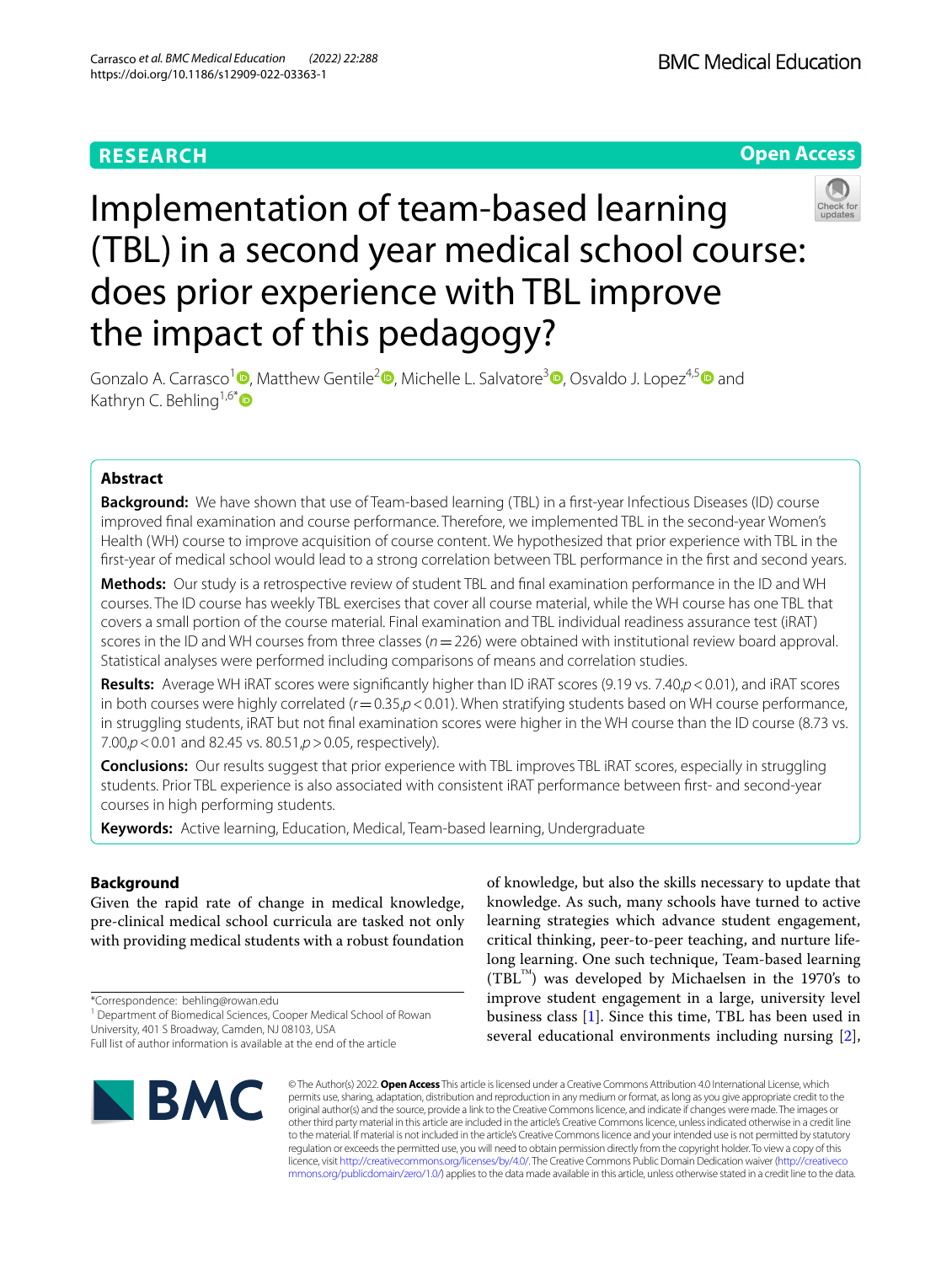veterinary medicine  $[3]$  $[3]$ , dentistry  $[4]$  $[4]$  $[4]$ , and pharmacy  $[5]$  $[5]$ , in addition to medical education [[6\]](#page-5-5).

In TBL, instructors assign pre-class material to students prior to arriving at the TBL session. Pre-session preparation is assessed at the start of the exercise using an individually completed, closed-book quiz called the individual Readiness Assurance Test (iRAT) [\[7](#page-5-6)]. Afterwards, students are assembled into teams of 5–7 students that review the same quiz questions, arriving at consensus answers. This portion of the exercise is called the group or team readiness assurance test (gRAT/tRAT). During this phase, students work together, using peerto-peer teaching, in order to master the pre-session material. This is followed by a faculty-led, classroom discussion  $[7, 8]$  $[7, 8]$  $[7, 8]$  $[7, 8]$ .

At our medical school, we frst implemented TBL in the Fundamentals course, a frst-year, Fall semester course that reviews basic concepts related to biochemistry, genetics, physiology, pharmacology, microbiology and immunology. This was followed by introduction of TBL in the infectious diseases (ID) course, an organ-systems block that takes place during the Spring semester of the frst year. From these early experiences, we found that graded TBL exercises encourage students to prepare adequately for the sessions [[9\]](#page-5-8), and that weekly TBL exercises in the ID course improve student performance on fnal examination questions with less course failures [\[9](#page-5-8)]. We also found that TBL iRAT scores correlate with fnal examination performance, and when TBL exercises occur on a weekly basis, such as in our ID course, iRAT scores can be used to identify students at-risk for poor course performance [[10\]](#page-5-9).

Given our success with TBL in these frst-year courses as well as pre-medical pipeline courses also conducted at our school  $[11–13]$  $[11–13]$  $[11–13]$ , we decided to implement TBL in the second-year Women's Health (WH) course to improve acquisition of course content related to sexually transmitted infections (STI). We hypothesized that prior student experience with TBL in the frst-year of medical school would lead to a strong correlation between TBL performance in the frst and second years. To test this hypothesis, we examined student assessment data from the ID and WH courses in three cohorts of students.

# **Methods**

# **Study participants**

ID and WH course TBL and fnal examination data from three cohorts of students  $(n=226)$  at Cooper Medical School of Rowan University (Camden, NJ, USA) were obtained and analyzed with Institutional Review Board (IRB) approval from Rowan University (Pro2018000137) for this cohort study. There were 66 students in cohort 1, 78 students in cohort 2, and 88 students in cohort 3. Students included in the study were enrolled in the ID course as frst-year medical students, and in the WH course as second-year medical students.

# **Study setting**

The ID course is a four-week, organ systems-based course that takes place in the second semester of the frst year and covers microbiology, virology, and parasitology as they relate to health and human disease. The course includes weekly TBL exercises, as previously described [[9\]](#page-5-8), that take place on the frst day of each week and review content covered in lectures, case-based learning sessions, and laboratory sessions during the prior week. All course content is covered in the TBL exercises. These exercises contribute 12% to the fnal course grade (3% for each TBL exercise), with each iRAT worth 1% and each tRAT worth 2%. Application questions are included in these exercises, but they are ungraded. TBL teams are composed of 5–7 students and are designed to maximize diversity in gender, undergraduate institution, and undergraduate grade point average. The iRAT/tRAT is composed of 10 multiple choice questions, and students utilize immediate feedback assessment technique (iF-AT) cards (Einstein Educational Enterprises, Cincinnati, OH) during the tRAT for immediate feedback on whether they have selected the correct answer.

The WH course is a four-week, organ systems-based course that takes place during the second semester of the second year and covers health issues unique to women as well as female-specifc reproductive health. In contrast to the ID course, this course has only one TBL that covers a small portion of the course material related to STIs (approximately 8% of the final examination). The assigned prereading material for this TBL is a Power-Point slide deck that reviews STIs and related antibiotics, and is made available to the students a week in advance. This WH TBL exercise contributes 3% to the final course grade with the iRAT worth 1% and the tRAT worth 2%. Application questions are included in this exercise, but they are ungraded. TBL teams utilized during the frstyear ID course are still used in the second-year WH course with few exceptions for students that have either left the class or are returning from a leave of absence. The iRAT/tRAT is composed of 10 multiple choice questions, and students utilize immediate feedback assessment technique (iF-AT) cards during the tRAT for immediate feedback on whether they have selected the correct answer.

At our institution, the office of assessment, in conjunction with course directors, reviews examination questions and related psychometric data to assess validity and reliability. Questions are mapped to individual educational sessions and broad representation of all sessions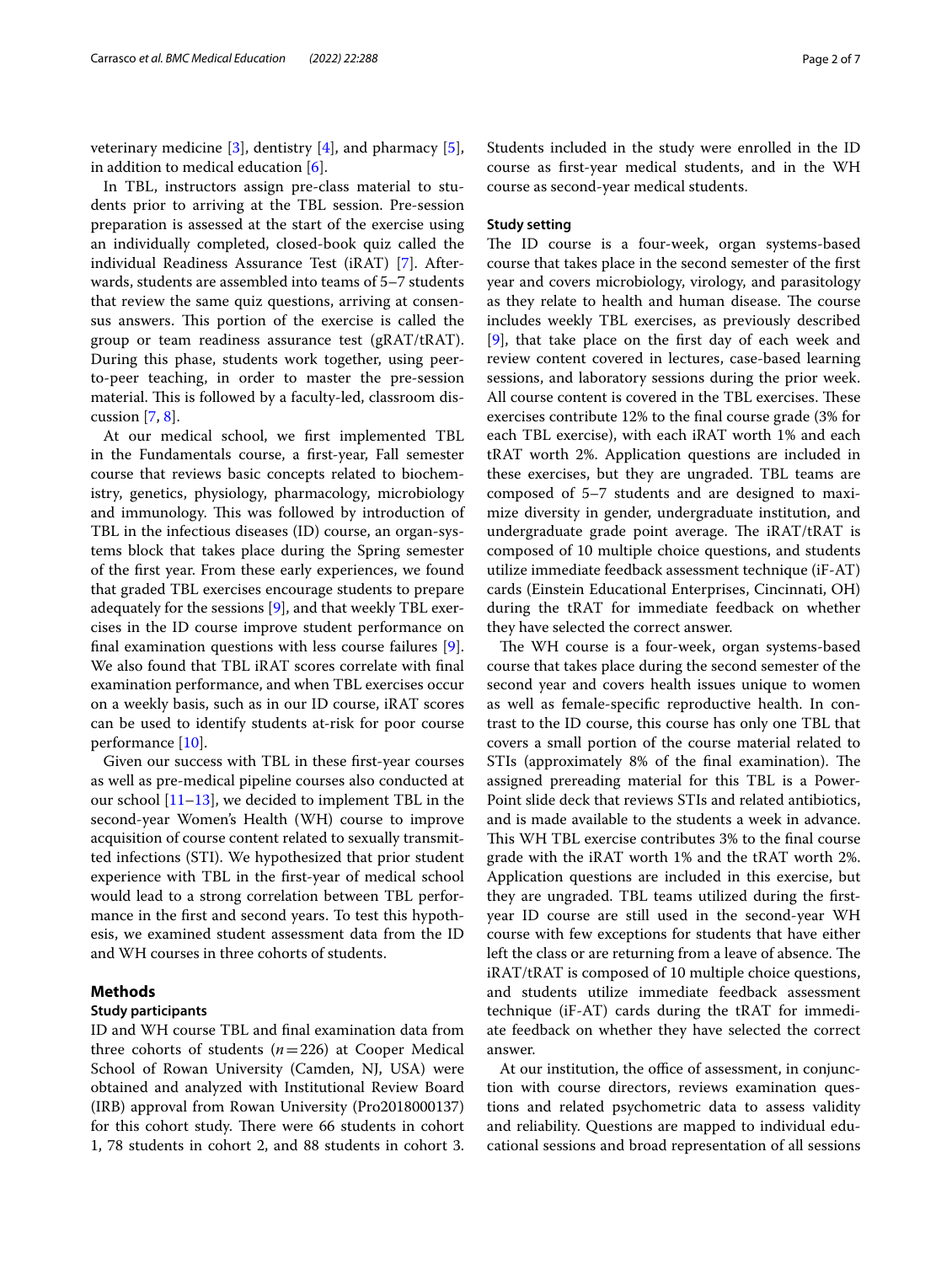on the summative course examination is prioritized. Also, goals and objectives of each session are compared to examination questions to verify content validity. A committee comprised of faculty with extensive experience in writing and reviewing medical school examination questions also reviews all examination questions. Psychometric data is used to identify poorly performing questions which may afect examination reliability. Construct validity is also monitored by this committee. The office of assessment compares performance on internal examinations with national level examinations to look for any important associations and also reviews examination psychometric data to ensure that examination questions are meeting internal reliability standards.

## **Data analysis**

Final examination and TBL iRAT scores in the ID and WH courses from three cohorts of students (*n*=226) were obtained with Rowan University IRB approval. To study how TBL performance difers in strongly performing and more poorly performing students, we examined TBL iRAT and fnal examination scores in students performing in the upper and lower 25th percentiles on the WH course fnal examination. Determination for placement in the upper and lower 25th percentiles was based on all three cohorts, and students failing the course were included in the lower 25th percentile. The purpose of this part of the study was to learn whether iRAT performance can be predictive of students' overall performance and hence help to identify struggling students for intervention. Mean averages and standard deviations (SD) for iRAT and fnal examination scores amongst the various study subgroups were calculated, and changes in these scores were evaluated using Kruskal-Wallis One-Way Analysis of Variance (ANOVA) and Newman-Keul's statistical methods. We also used a Pearson correlation coefficient (r) to assess the strength and direction of the linear association between fnal examination and iRAT scores. For all analyses, *p* values <0.05 were considered statistically significant, and  $p$  values  $< 0.01$  were considered highly signifcant. All data were analyzed using IBM SPSS 24 (Armonk, NY).

## **Results**

Two hundred twenty six students from three consecutive cohorts of medical students in the frst-year ID and second-year WH courses were included in this study. Table [1](#page-2-0) summarizes the fnal examination and iRAT scores for these students in the ID and WH courses. Average WH course final examination scores were significantly (*p*<0.01) higher than those seen in the ID course (88.87 vs. 84.69). WH course iRAT scores were also signifcantly <span id="page-2-0"></span>**Table 1** Average Final Examination and iRAT Scores for Three Consecutive Cohorts of Medical Students in the First Year Infectious Diseases (ID) and Second Year Women's Health (WH) Courses

|         | <b>ID Exam</b><br><b>Scores</b> | <b>ID IRAT</b> | <b>WH Exam</b><br><b>Scores</b> | <b>WH IRAT</b>      |
|---------|---------------------------------|----------------|---------------------------------|---------------------|
| N       | 226                             | 226            | 226                             | 226                 |
| Average | 84.69                           | 7.40           | 88.87**                         | $919$ <sup>##</sup> |
| SD      | 6 7 7                           | 1.04           | 4.81                            | 1 21                |

 $**p$  <0.01 compared to ID exam scores;  $**p$  <0.01 compared to ID iRAT scores Kruskal-Wallis One-Way Analysis of Variance (ANOVA) and Newman-Keul's statistical methods

<span id="page-2-1"></span>**Table 2** Correlation of Final Examination and iRAT Scores in Three Consecutive Cohorts of Medical Students in the First Year Infectious Diseases (ID) and Second Year Women's Health (WH) Courses (Pearson correlation coefficient (r))

|                                                 | ID Exam Scores ID iRAT WH Exam |           | <b>Scores</b> | <b>WH IRAT</b> |
|-------------------------------------------------|--------------------------------|-----------|---------------|----------------|
| <b>ID Exam Scores</b>                           |                                |           |               |                |
| ID IRAT                                         | $0.45***$                      |           |               |                |
| <b>WH Exam Scores</b>                           | $0.47***$                      | $0.31***$ |               |                |
| WH IRAT                                         | $0.37***$                      | $0.35***$ | $0.33***$     |                |
| $\mathbf{v} \mathbf{v}$ $\mathbf{v} \mathbf{v}$ |                                |           |               |                |

\*\**p* <0.01

 $(p<0.01)$  higher than the ID course average iRAT scores (9.19 vs. 7.40).

Average iRAT scores in the ID course were highly correlated with ID  $(r=0.45, p<0.01)$  and WH (*r*=0.31,*p*<0.01) fnal examination scores (Table [2](#page-2-1)). Importantly, WH course iRAT scores correlated with ID course average iRAT scores  $(r=0.35, p<0.01)$  (Table [2](#page-2-1)). ID fnal examination scores were also highly correlated with WH course final examination  $(r=0.47, p<0.01)$  and iRAT  $(r=0.37, p<0.01)$  scores as were WH course iRAT and final examination scores  $(r=0.33, p<0.01)$  (Table [2\)](#page-2-1).

While the ID TBL exercises covered most of the ID course content, only a small portion of WH course content (specifcally STIs) is covered in the single WH TBL. Because STIs are frst covered in the 2nd week of the ID course, we analyzed student performance on the 3rd TBL of the ID course (iRAT3), which included all the STI-related questions, and studied its possible correlation with TBL iRAT scores in the WH course (Table [3](#page-3-0)). We found that there was a statistically signifcant correlation between performance on ID iRAT3 and the ID final examination  $(r=0.37, p<0.01)$ . We also only found a statistically signifcant positive correlation between ID iRAT3 and WH iRAT scores  $(r=0.21, p<0.01,$  Table [3](#page-3-0)).

To study how TBL performance difers in strongly performing and more poorly performing students,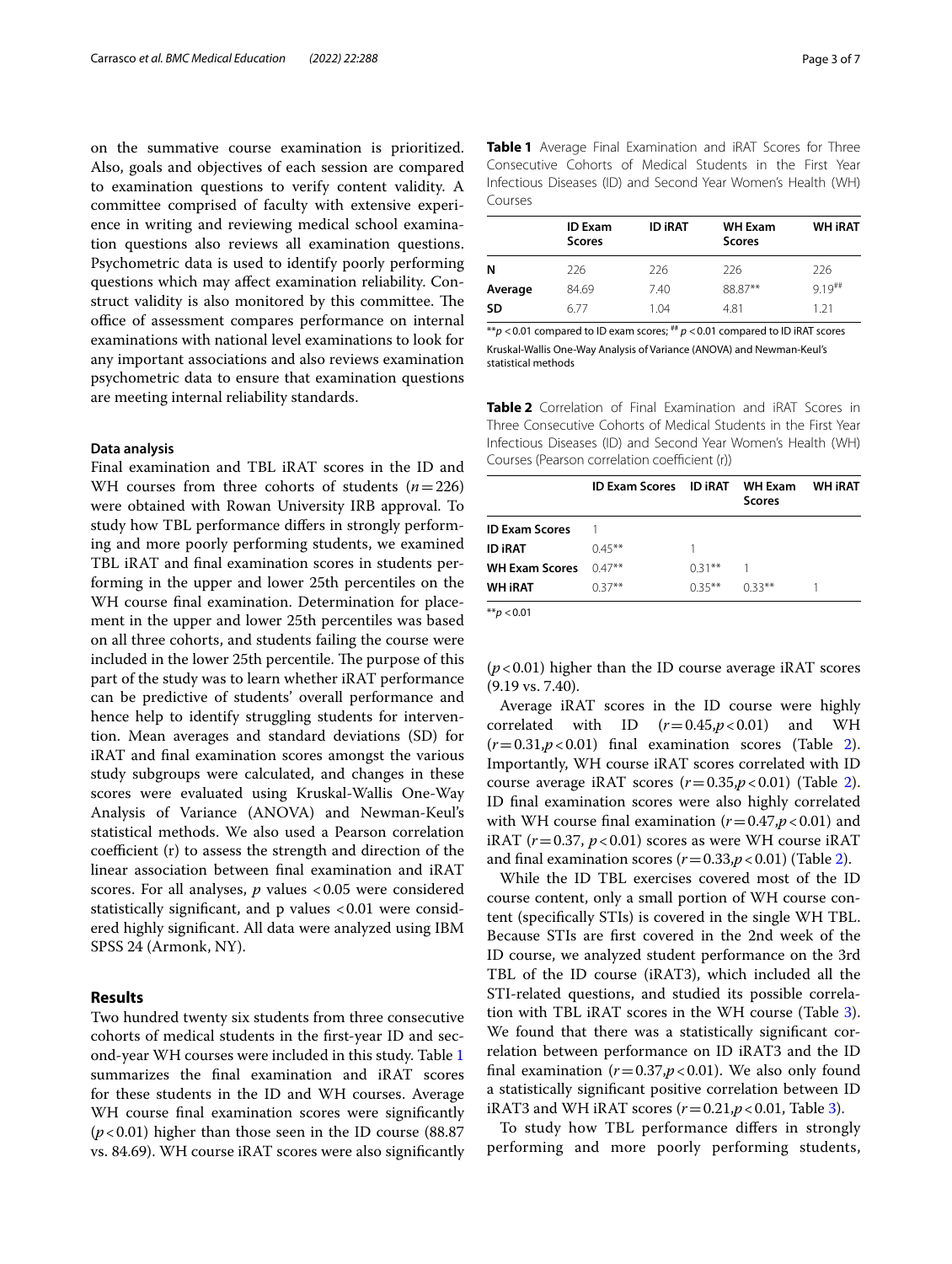<span id="page-3-0"></span>**Table 3** Correlation of Final Examination and iRAT Scores in Three Consecutive Cohorts of Medical Students in the First Year Infectious Diseases (ID) and Second Year Women's Health (WH) Courses (Pearson correlation coefficient (r)): Analysis of STIsrelated iRAT (iRAT3) in the ID course and the iRAT in the WH course

|                       | <b>ID Exam</b><br><b>Scores</b> | <b>ID IRAT3</b> | <b>WH Exam</b><br><b>Scores</b> | <b>WH IRAT</b> |
|-----------------------|---------------------------------|-----------------|---------------------------------|----------------|
| <b>ID Exam Scores</b> |                                 |                 |                                 |                |
| <b>ID IRAT3</b>       | $0.37***$                       |                 |                                 |                |
| <b>WH Exam Scores</b> | $0.47**$                        | $0.31***$       |                                 |                |
| <b>WH IRAT</b>        | $0.37***$                       | $0.21***$       | $0.33***$                       |                |
| ** $p < 0.01$         |                                 |                 |                                 |                |

we examined TBL iRAT and fnal examination scores in students performing in the upper and lower 25th percentiles on the WH course fnal examination. We found that WH iRAT scores were signifcantly higher (*p* < 0.01, Table [4](#page-3-1)) than average ID iRAT scores in students performing in both the upper and lower 25th percentiles. Importantly, the level of improvement in iRAT scores was not significantly  $(p > 0.41)$  different between these two groups (mean (SD): 1.91(0.79) and

1.73(1.62) for students in the upper and lower 25th percentiles, respectively). Additionally, students performing in the upper 25th percentile in the WH course had signifcantly (*p* < 0.01) higher fnal examination scores  $(p < 0.01)$  as compared to the ID course, while this change was not seen in students performing in the lower 25th percentile  $(p > 0.05,$  Table [4](#page-3-1)).

Average ID iRAT and fnal examination scores were statistically correlated in students performing in both the upper  $(r = 0.38, p < 0.01)$  and lower 25th  $(r = 0.45,$  $p$  < 0.01) percentiles on the WH course final examination (Table [5](#page-3-2)). However, we did not detected signifcant correlations between WH iRAT and fnal examination scores in these same students  $(r=0.05, p>0.5$  and  $r=0.19$ ,  $p>0.5$ , respectively), likely due to paucity of fnal examination material covered by the WH STI TBL. Importantly, ID iRAT and WH iRAT scores were highly correlated  $(r=0.48, p<0.01)$  only in students that perform in the upper 25th percentile, while we did not find a significant correlation  $(r=0.22, p>0.5)$ in students performing in the lower 25th percentile (Table  $5$ ). These data seem to indicate that better performing students consistently prepare and therefore perform better in TBL as compared to more poorly performing students.

<span id="page-3-1"></span>**Table 4** Final Examination and iRAT Scores for Three Consecutive Cohorts of Medical Students in the First Year Infectious Diseases (ID) and Second Year Women's Health (WH) Courses: Analysis of Students Performing in the Upper and Lower 25th Percentiles in the WH course

|           | Upper 25th Percentile Students  |                |                                 |                      | <b>Lower 25th Percentile Students</b> |                |                                 |                |
|-----------|---------------------------------|----------------|---------------------------------|----------------------|---------------------------------------|----------------|---------------------------------|----------------|
|           | <b>ID Exam</b><br><b>Scores</b> | <b>IRAT ID</b> | <b>WH Exam</b><br><b>Scores</b> | <b>iRAT WH</b>       | <b>ID Exam</b><br>Score               | <b>iRAT ID</b> | <b>WH Exam</b><br><b>Scores</b> | <b>iRAT WH</b> |
| N         | 56                              | 56             | 56                              | 56                   | 56                                    | 56             | 56                              | 56             |
| Average   | 88.41                           | 7.77           | 94.46**                         | $9.68$ <sup>##</sup> | 80.51                                 | 7.00           | 82.45                           | $8.73***$      |
| <b>SD</b> | 5.66                            | .89            | .53                             | .51                  | 7.51                                  | l.11           | 3.42                            | .45            |

 $*p$  < 0.01 compared to ID exam scores;  $*p$  < 0.01 compared to ID iRAT scores

Kruskal-Wallis One-Way Analysis of Variance (ANOVA) and Newman-Keul's statistical methods

<span id="page-3-2"></span>**Table 5** Correlation of Final Examination and IRAT Scores in Three Consecutive Cohorts of Medical Students in the First Year Infectious Diseases (ID) and Second Year Women's Health (WH) Courses: Analysis of Students Performing in the Upper and Lower 25th Percentiles in the WH course (Pearson Correlation Coefficient (r))

|                       | Upper 25th Percentile Students  |                |                                 |                | <b>Lower 25th Percentile Students</b> |                |                                 |                |
|-----------------------|---------------------------------|----------------|---------------------------------|----------------|---------------------------------------|----------------|---------------------------------|----------------|
|                       | <b>ID Exam</b><br><b>Scores</b> | <b>ID IRAT</b> | <b>WH Exam</b><br><b>Scores</b> | <b>WH IRAT</b> | <b>ID Exam</b><br><b>Scores</b>       | <b>ID IRAT</b> | <b>WH Exam</b><br><b>Scores</b> | <b>WH IRAT</b> |
| <b>ID Exam Scores</b> |                                 |                |                                 |                |                                       |                |                                 |                |
| <b>ID IRAT</b>        | $0.38***$                       |                |                                 |                | $0.45***$                             |                |                                 |                |
| <b>WH Exam Scores</b> | 0.26                            | 0.019          |                                 |                | $0.34*$                               | $0.45***$      |                                 |                |
| <b>WH IRAT</b>        | 0.16                            | $0.48***$      | 0.05                            |                | $0.32*$                               | 0.22           | 0.19                            |                |

\**p* <0.05; \*\**p* <0.01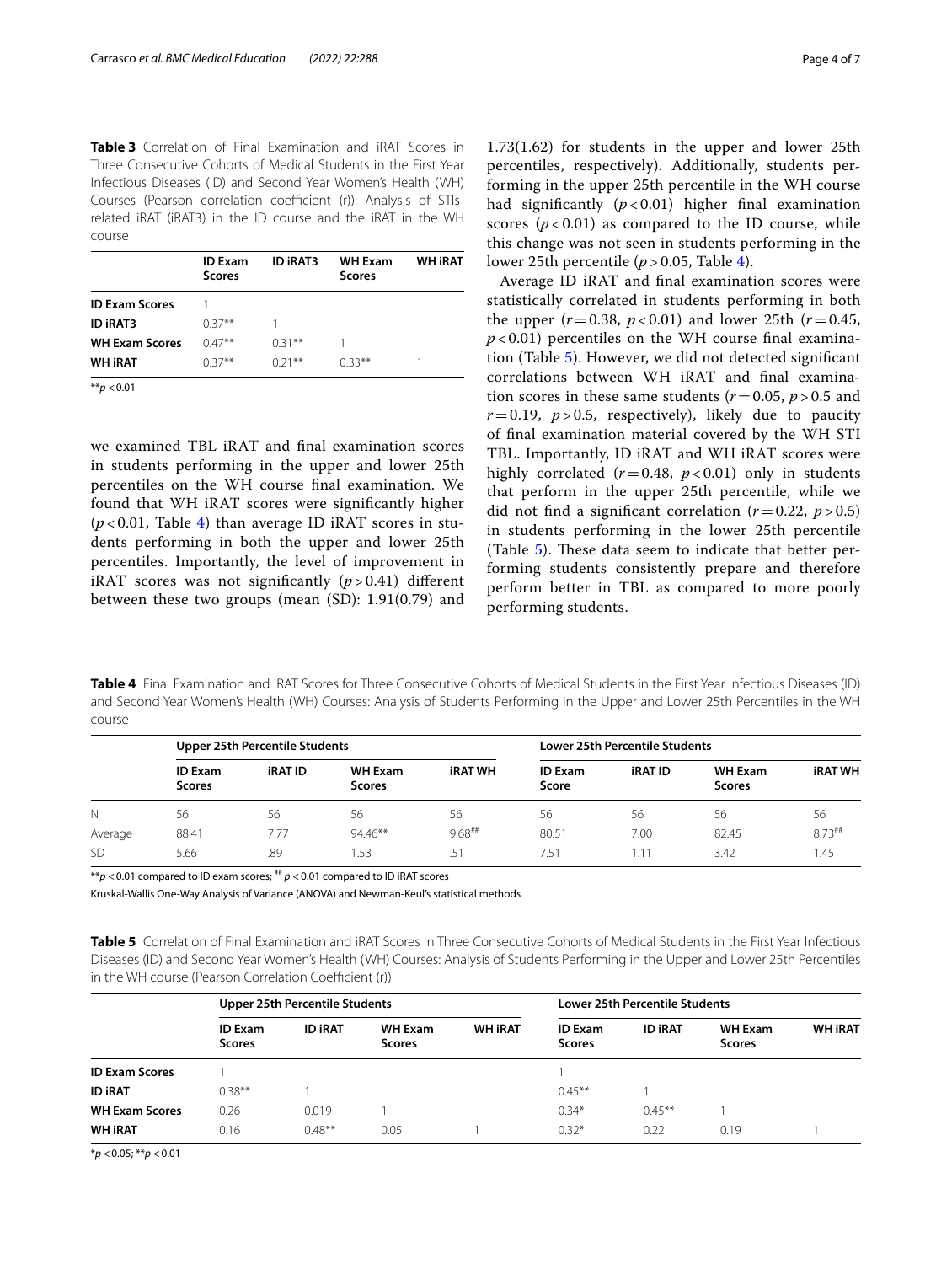# **Discussion**

In this study, we analyzed the relationship between TBL and fnal examination performance in a frst- (ID) and second- (WH) year course to see how prior experience with TBL infuenced later TBL performance. We found that fnal examination and iRAT scores were signifcantly higher in the second-year WH course as compared to the frst-year ID course (Table [1\)](#page-2-0). Average ID iRAT scores were highly correlated with ID and WH fnal examination scores, but more importantly, WH iRAT scores correlated with ID average iRAT scores, demonstrating consistent TBL performance between the two courses (Table [2](#page-2-1)). Because the WH TBL exercises only reviewed STI-related material, which was also covered by the third ID TBL exercise, we examined the relationship between iRAT scores in these two TBL exercises and found a statistically signifcant positive correlation (Table [3\)](#page-3-0). When examining diferences between stronger and more poorly performing students in the WH course, we found that average ID iRAT and fnal examination scores were statistically correlated in students performing in both the upper and lower 25th percentiles on the WH course fnal examination. However, no signifcant correlation between WH iRAT and fnal examination scores was seen in these same students. Importantly, ID iRAT and WH iRAT scores were highly correlated only in students that performed in the upper 25th percentile in the WH course (Table [5](#page-3-2)), demonstrating more consistent TBL performance in more strongly performing students.

We found that prior experience with TBL may improve TBL iRAT scores as evidenced by significantly  $(p<0.01)$ higher iRAT scores in the second year WH course as compared to the frst year ID course, suggesting that these students may have beneftted from prior TBL experience (Table [1](#page-2-0)). Interestingly, in contrast to another one of our studies where TBL disproportinatley helped students struggling with course content [\[9](#page-5-8)], both struggling and highly performing students saw improvement in their iRAT scores in the WH course (Table [4](#page-3-1)). For students performing in the upper 25th percentile in the WH course, WH fnal examination scores were also signifcantly higher than ID fnal examination scores, suggesting that these students generally perform better in the second year WH course as compared to the ID course, potentially negating the efect of prior TBL experience (Table [4](#page-3-1)). However, students performing in the lower 25th percentile on the WH fnal examination did not have signifcantly higher WH fnal examination scores than ID fnal examination scores, and therefore, their higher WH iRAT scores could reflect the effect of prior experience with TBL (Table [4\)](#page-3-1).

Not surprisingly, we found that more strongly performing students have more consistent TBL scores as seen by the high correlation between ID and WH iRAT scores  $(r=0.48, p<0.01;$  Table [5\)](#page-3-2). The positive correlation between the iRATs in these two diferent courses are consistent with recent publications from our group that report a positive correlation between iRAT scores and overall course performance  $[9, 14]$  $[9, 14]$  $[9, 14]$  $[9, 14]$ . In this study, it is likely that improved performance in the second year course is due to overall improvement in study habits and better student management of self-directed learning time  $[15]$  $[15]$ .

We also found that iRAT scores were correlated with, and were therefore predictive of, fnal examination scores in more poorly performing students in the ID course but not the WH course (Table  $5$ ). This was likely due to the paucity of material covered by the WH TBL exercise as compared to the ID course where students participated in weekly TBL exercises each Monday of this four-week course. As we have found in previous studies, consistent weekly TBL exercises have the ability to identify struggling students early in the course to allow for early intervention to ameliorate performance  $[10]$ . Although we have reported a highly signifcant correlation between fnal examination and iRAT scores for all students in the frst year ID course, this correlation was stronger in struggling students as compared to strong performers, highlighting the predictive value of this learning strategy for this population of students [[10](#page-5-9)]. When less TBL exercises are used, such as in the WH course, this beneft is unfortunately lost. On the other hand, some may argue that extensive use of graded TBL exercises, with their associated assessments, may increase student anxiety unnecessarily  $[15]$  $[15]$ . Therefore, further investigation is needed to determine the optimal usage of TBL in preclinical medical school curricula.

Because this is a single institution study, there are some limitations in generalizability to other institutions. However, because our TBL format is very similar to that described by Michaelsen et al. [[16\]](#page-6-0) we feel that for those instiutions that follow this structure, these results could help to guide TBL implementation and use in preclinical curricula. Additionally, because of the nature of medical education research and the inability to alter curricula to create informative control groups, we were unable to have the ideal control group which would have consisted of students whose initial participation in TBL exercises occurred in the WH course. The lack of this control group also limits our ability to fully interpret the data generated. However, using other assessment data, including the fnal examinations in both the ID and WH courses, allowed us to at least partially control for inherent diference between the two courses. Indeed, we found that students performing in the upper 25th percentile in the WH course had signifcantly higher fnal examination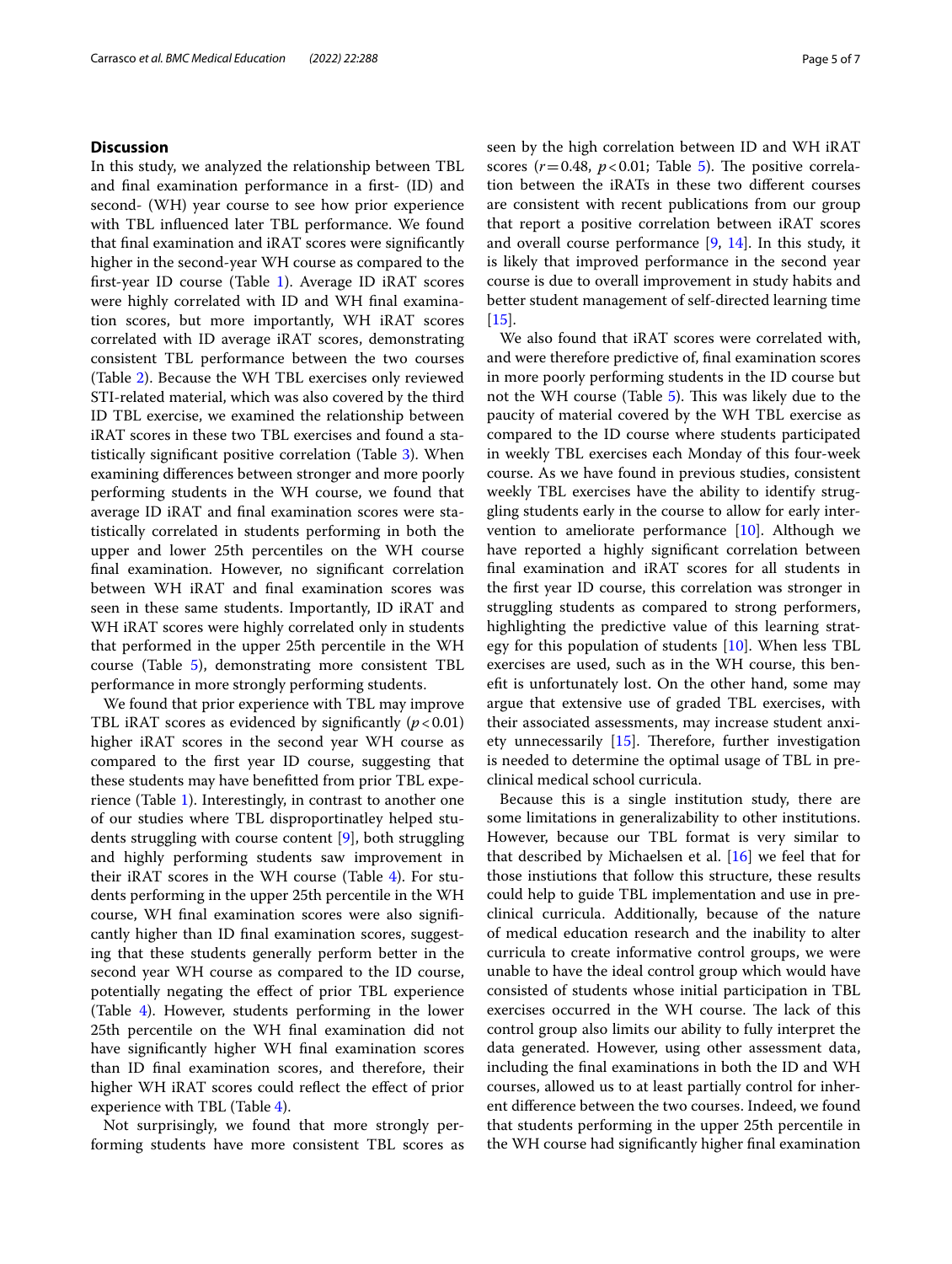scores in the WH course, suggesting that these students generally perform better in the second year WH course as compared to the ID course, potentially negating the efect of prior TBL experience (Table [4\)](#page-3-1), while students performing in the lower 25th percentile on the WH fnal examination did not have signifcantly higher WH fnal examination scores, and therefore, their higher WH iRAT scores could reflect the effect of prior experience with TBL (Table [4](#page-3-1)).

# **Conclusion**

In summary, our results suggest that prior experience with TBL might improve TBL iRAT scores and is associated with consistent iRAT performance between frst and second year courses. Interestingly, in our study, we also found that use of weekly TBL exercises leads to provision of more helpful assessment data to aid in identifying struggling students. The key is to identify the optimal amount of TBL experiences to yield the best educational impact for this active learning activity in pre-medical curricula.

#### **Acknowledgements**

Not applicable.

#### **Authors' contributions**

All authors contributed to the study conception and design. Material preparation, data collection and analysis were performed by Kathryn C. Behling, Gonzalo A. Carrasco, and Matthew Gentile. The frst draft of the manuscript was written by Gonzalo A. Carrasco and Kathryn C. Behling and all authors commented on previous versions of the manuscript. All authors read and approved the fnal manuscript.

#### **Funding**

There is no funding source to disclose.

#### **Availability of data and materials**

Raw data for this study is available upon reasonable request to the corresponding author.

# **Declarations**

### **Ethics approval and consent to participate**

All procedures performed in studies involving human participants were in accordance with the ethical standards of the institutional and/or national research committee and with the 1964 Helsinki Declaration and its later amendments or comparable ethical standards. The study was approved by the Rowan University Institutional Review Board (Pro2018000137). The need for informed consent was waived by the ethics committee/Institutional Review Board of Rowan University, because of the retrospective nature of the study.

#### **Consent for publication**

Not applicable.

#### **Competing interests**

The authors declare that they have no competing interests.

#### **Author details**

<sup>1</sup> Department of Biomedical Sciences, Cooper Medical School of Rowan University, 401 S Broadway, Camden, NJ 08103, USA. <sup>2</sup> Office of Medical Education, Cooper Medical School of Rowan University, Camden, NJ 08103, USA. <sup>3</sup>Department of Obstetrics and Gynecology, Cooper University Hospital, Camden, NJ 08103, USA. <sup>4</sup> Department of Medical Sciences, Hackensack Meridian

School of Medicine at Seton Hall University, Nutley, NJ 07675, USA.<sup>5</sup> Present address: Independent researcher, Houston, TX 77027, USA. <sup>6</sup>Department of Pathology, Cooper University Hospital, Camden, NJ 08103, USA.

Received: 18 January 2022 Accepted: 8 April 2022 Published online: 18 April 2022

#### **References**

- <span id="page-5-0"></span>1. Parmelee D, Michaelsen LK. Team-based learning: it's here and it WORKS! Acad Med. 2010;85(11):1658; author reply 1658-1659. [https://](https://doi.org/10.1097/ACM.0b013e3181f55a35.) [doi.org/10.1097/ACM.0b013e3181f55a35.](https://doi.org/10.1097/ACM.0b013e3181f55a35.)
- <span id="page-5-1"></span>2. Branney J, Priego-Hernandez J, A mixed methods evaluation of teambased learning for applied pathophysiology in undergraduate nursing education. Nurse Educ Today. 2018;61:127–33. [https://doi.org/10.](https://doi.org/10.1016/j.nedt.2017.11.014) [1016/j.nedt.2017.11.014](https://doi.org/10.1016/j.nedt.2017.11.014).
- <span id="page-5-2"></span>3. Hazel SJ, Heberle N, McEwen MM, Adams K. Team-based learning increases active engagement and enhances development of teamwork and communication skills in a frst-year course for veterinary and animal science undergraduates. J Vet Med Educ. 2013;40(4):333–41. [https://doi.org/10.3138/jvme.0213-034R1.](https://doi.org/10.3138/jvme.0213-034R1)
- <span id="page-5-3"></span>4. Haley CM, Brown B, Koerber A, Nicholas CL, Belcher A. Comparing case-based with team-based learning: dental students' satisfaction, level of learning, and resources needed. J Dent Educ. 2019. [https://doi.](https://doi.org/10.21815/JDE.019.190) [org/10.21815/JDE.019.190](https://doi.org/10.21815/JDE.019.190).
- <span id="page-5-4"></span>5. Persky AM. The impact of team-based learning on a foundational pharmacokinetics course. Am J Pharm Educ. 2012;76(2):31. [https://doi.](https://doi.org/10.5688/ajpe76231) [org/10.5688/ajpe76231.](https://doi.org/10.5688/ajpe76231)
- <span id="page-5-5"></span>6. Koles PG, Stolf A, Borges NJ, Nelson S, Parmelee DX. The impact of team-based learning on medical students' academic performance. Acad Med. 2010;85(11):1739–45. [https://doi.org/10.1097/ACM.0b013](https://doi.org/10.1097/ACM.0b013e3181f52bed) [e3181f52bed](https://doi.org/10.1097/ACM.0b013e3181f52bed).
- <span id="page-5-6"></span>7. Parmelee D, Michaelsen LK, Cook S, Hudes PD. Team-based learning: a practical guide: AMEE guide no. 65. Med Teach. 2012;34(5):e275–87. <https://doi.org/10.3109/0142159X.2012.651179>.
- <span id="page-5-7"></span>8. Parmelee DX, Michaelsen LK. Twelve tips for doing effective teambased learning (TBL). Med Teach. 2010;32(2):118–22. [https://doi.org/10.](https://doi.org/10.3109/01421590903548562) [3109/01421590903548562.](https://doi.org/10.3109/01421590903548562)
- <span id="page-5-8"></span>Behling KC, Gentile M, Lopez OJ. The effect of graded assessment on medical student performance in TBL exercises. Med Sci Educ. 2017;27:451–5.
- <span id="page-5-9"></span>10. Carrasco GA, Behling KC, Lopez OJ. First year medical student performance on weekly team-based learning exercises in an infectious diseases course: insights from top performers and struggling students. BMC Med Educ. 2019;19(1):185. [https://doi.org/10.1186/](https://doi.org/10.1186/s12909-019-1608-9) [s12909-019-1608-9.](https://doi.org/10.1186/s12909-019-1608-9)
- <span id="page-5-10"></span>11. Behling KC, Murphy MM, Mitchell-Williams J, Rogers-McQuade H, Lopez OJ. Team-based learning in a pipeline course in medical microbiology for under-represented student populations in medicine improves learning of microbiology concepts. J Microbiol Biol Educ. 2016;17(3):370–9. [https://doi.org/10.1128/jmbe.v17i3.1083.](https://doi.org/10.1128/jmbe.v17i3.1083)
- 12. Behling KC, Kim R, Gentile M, Lopez O. Does team-based learning improve performance in an infectious diseases course in a preclinical curriculum? Int J Med Educ. 2017;8:39–44. [https://doi.org/10.5116/](https://doi.org/10.5116/ijme.5895.0eea) [ijme.5895.0eea.](https://doi.org/10.5116/ijme.5895.0eea)
- <span id="page-5-11"></span>13. Carrasco GA, Behling KC, Lopez OJ. A novel grading strategy for teambased learning exercises in a hands-on course in molecular biology for senior undergraduate underrepresented students in medicine resulted in stronger student performance. Biochem Mol Biol Educ. 2019;47(2):115–23. <https://doi.org/10.1002/bmb.21200>.
- <span id="page-5-12"></span>14. Carrasco GA, Behling KC, Lopez OJ. Evaluation of the role of incentive structure on student participation and performance in active learning strategies: a comparison of case-based and team-based learning. Med Teach. 2018;40(4):379–86. [https://doi.org/10.1080/0142159X.2017.](https://doi.org/10.1080/0142159X.2017.1408899) [1408899](https://doi.org/10.1080/0142159X.2017.1408899).
- <span id="page-5-13"></span>15. Koh YYJ, Rotgans JI, Rajalingam P, Gagnon P, Low-Beer N, Schmidt HG. Efects of graded versus ungraded individual readiness assurance scores in team-based learning: a quasi-experimental study. Adv Health Sci Educ Theory Pract. 2019. [https://doi.org/10.1007/](https://doi.org/10.1007/s10459-019-09878-5) [s10459-019-09878-5](https://doi.org/10.1007/s10459-019-09878-5).